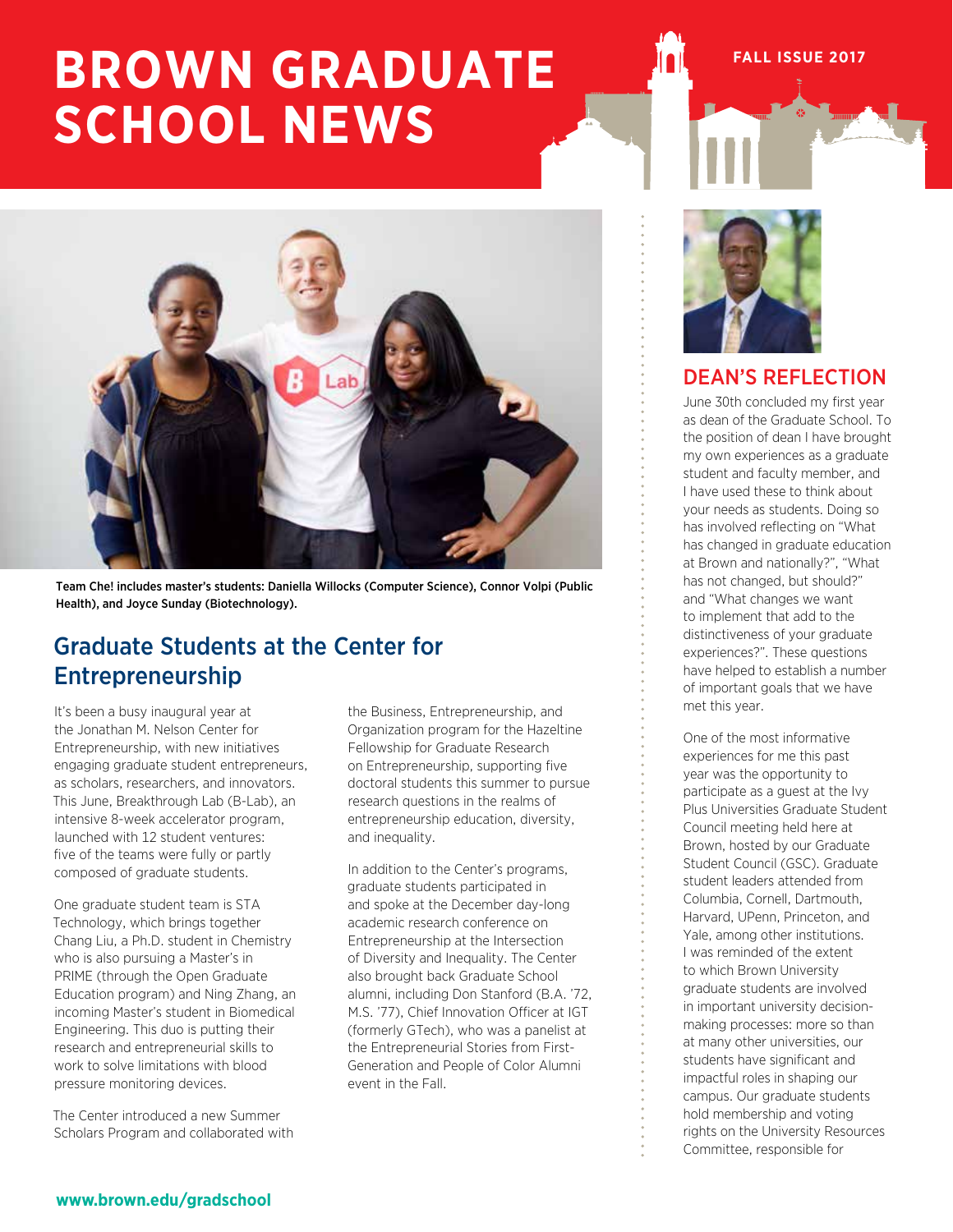# OPPORTUNITIES AND UPDATES



Adam Nitensen, PhD candidate in Neuroscience and Arielle Nitensen Ph.D. '17 at Commencement with baby Ava.

## Graduate School Family Friendly Initatives

Two new initiatives launched in the 2016-2017 academic year have strengthened support for graduate students parents: a revised parental relief policy, which significantly expands support for new parents, and the Community Fellows program.

Since July 2016, over 20 graduate student parents have elected parental relief status. Arielle Nitenson Ph.D. '17 was one of the first cohort of students to elect parental relief. Designed to help graduate student parents balance parenting responsibilities with academic and professional pursuits, the new policy provides eligible doctoral students with a full semester or summer of relief from academic responsibilities for the birth or adoption of a child.

"I felt supported by the policy. Brown Graduate School understands there are other aspects to our lives just as important as our education," says Nitenson who begins a one-year position as Assistant Professor of Physiological Psychology at Rhode Island College this Fall.

The Graduate School piloted the Graduate Community Fellows program in Spring 2017 semester. Ten graduate student fellows were selected to lead initiatives aimed at strengthening the Brown graduate community and fostering a culture that respects and celebrates, inclusion, and equity. Two community fellows, Kristin Stover and Lydia Kelow-Bennett, led family-friendly initiatives, including A Day at the Providence Children Museum and a Picnic at Lippitt Park. They were joined by fellows leading initiatives international community, master's community, health & wellness, and race & social justice. This fall, the Graduate School is looking to select a new cohort of Community Fellows.

# Doctoral Advising Task Force

Doctoral advising is a cornerstone of successful graduate education. Recognizing the crucial role of excellent advising, the Graduate School—at the request of Provost Richard Locke—has convened a Task Force on Doctoral Advising, chaired by Associate Dean of Academic Affairs Thomas A. Lewis.

Bringing together faculty from across the University who share a deep commitment to advising and mentoring, the task force recognizes the shifting contexts and needs of graduate education. The task force is particularly concerned to address how advising should respond to an increasingly diverse student body as well as to the needs of doctoral students pursuing careers beyond the academy. The group is developing University-wide standards for best practices for doctoral advising as well as expanding the collection of web resources for both faculty and graduate students about how to optimize the advisoradvisee relationship.

This fall, Lewis will convene focus groups of graduate students to deepen our understanding of the most pressing issues in doctoral advising at Brown today. In order to engage the faculty as a whole in reflecting on the most effective forms of doctoral advising, the committee is also elaborating a range of materials that will be rolled out to departments this fall in order to prompt discussion. Finally, the task force will be developing better strategies for tracking outcomes in order to identify and respond to emerging patterns in effective advising.

## Center for Careers and Life After Brown (CareerLAB)

Come one, come all, and come now (or at least before you think you need us)! CareerLAB is a valuable resource for graduate students at all stages of study.



CareerLAB offers individual advising services and extensive programming focused on career information and job search assistance. Services are geared to both master's and doctoral students, in both the academic and non-academic realms.

Entering graduate students may be interested in professional development programs such as Positioning Yourself for Success. For those ready to seek a job, program offerings include: The Academic Job Search; Finding a Post-Doc; The Job Search for Master's Students; and Strategies for the Non-academic Job Search. No matter where you are in your studies, join us for regular skill-building workshops, including interview techniques, CV and cover letter writing, resume writing, using social media for the job search, and networking.

All graduate students are invited to attend the Graduate Student Career Options Conference (GradCON) on November 11, which brings Brown graduate student alums back to campus for a full day of career exploration panels and networking. Alums share their career experiences and advice within business, research, government, and non-profits.

## Brown Joins National Study

Brown is one of 29 institutions selected to



participate in a nationwide effort to study doctoral student aspirations and alumni careers in humanities and STEM fields with the Council of Graduate Schools. During the multi-year project, universities will collect data from current Ph.D. students and alumni. The resulting information will allow universities to analyze Ph.D. career preferences and outcomes in order to strengthen career services, professional development opportunities, and mentoring in doctoral programs.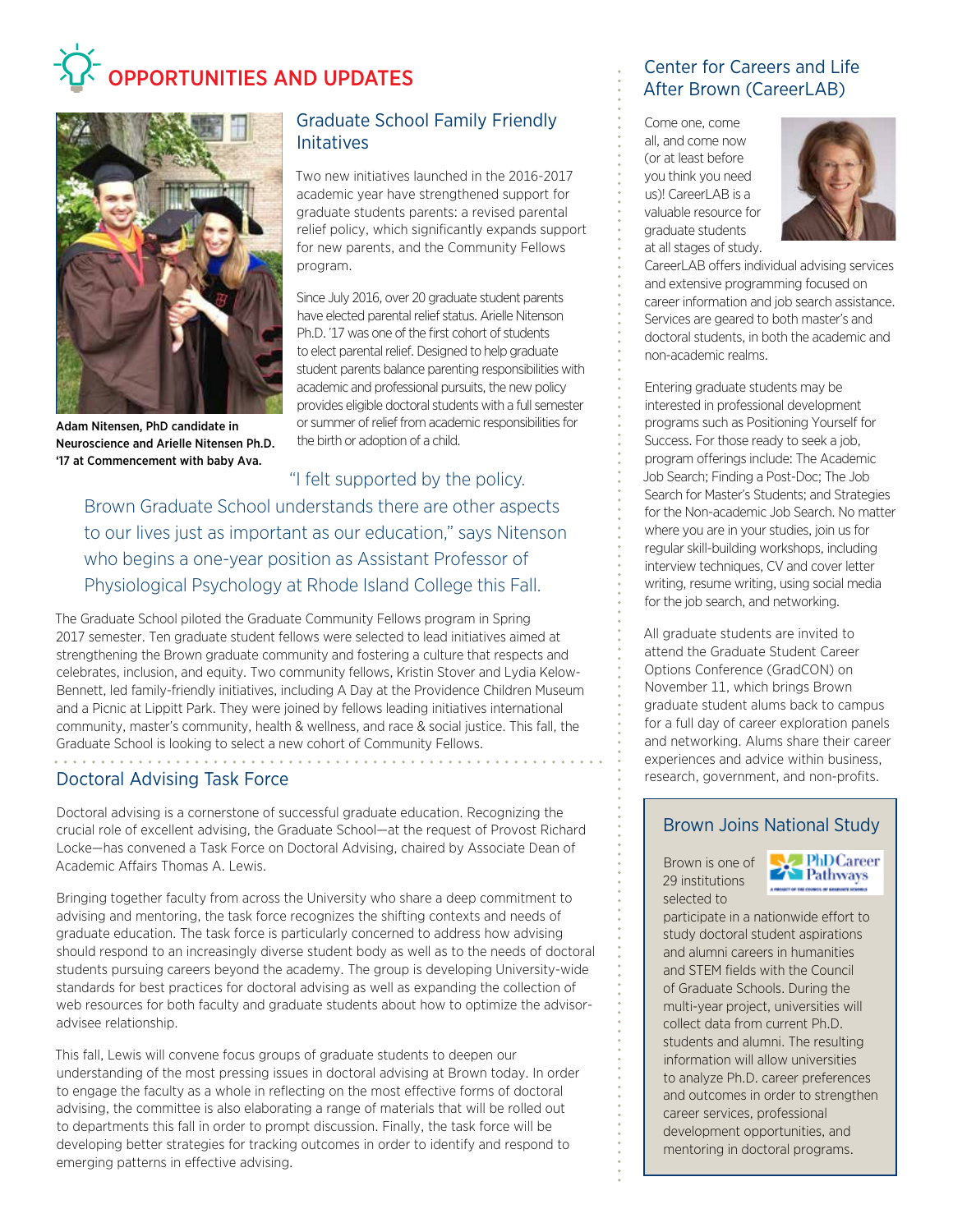

### New International Graduate Student Summer Programs



#### **International Graduate Student Orientation**

Graduate assistants, Gaia Gianni and Pinar Durgun, collaborted this summer to recruit and train Graduate Student Peers to lead discussions at International Orientation and organized a variety of optional activities for new students. Durgun also designed campus tours specifically for graduate students.

#### **English Language Program**

Eighteen incoming international graduate students took part in a two-week intensive English program in August. Participants attended academic English sessions led by the English Language Learning Specialist, Sara Gramley, heard lectures by current graduate students, and visited sites on campus and in Providence. The program aims to help multilingual students become more comfortable and confident in their use of English before beginning their academic programs.

### New Title IX Program Officer Joins Brown

Rene Davis, an experienced leader in higher education, began at Brown in July and now oversees the University's Title IX office. Her primary responsibility is to manage compliance with the federal anti-discrimination law, which establishes guidelines for college campuses regarding sexual and gender-based violence. Davis spent more than 20 years in higher education administration at Mount Holyoke College and the University of North Carolina School for the Arts, working with students, faculty and staff in roles that have included residence hall director, director



of residential life, dean of students and associate dean of the college.



MPH students Katherine Waye and Henry Sookram spent time in South Africa this summer conducting research for their theses with the iALARM Project in Gugulethu, a township near Cape Town.

Sookram interviewed Community Action Team members about their perceptions of gender, HIV/AIDS, and their outreach efforts. Waye conducted interviews to understand men's notions of support, who they seek for help, and how these support mechanisms impact their health, especially in the context of HIV/AIDS.

The iALARM Project helps men with HIV infection improve their health & as well as for their partners, families, and communities and the Gugulethu office is under co-administration with Associate Professor of Epidemiology, Mark Lurie.

### Global Mobility Fellowship



Congratulations to the 2017-2018 recipients of the Global Mobility Fellowship!

**Pictured above: Felipe Brugues, Lauren** Deal, Javier Fernandez Galeano, and Daniel McDonald

**Not pictured:** Aimee Bourassa, Yifeng Cai, Violet Cavicchi, Arjee Restar, John Smith, and Haiwang Yong

# Awards

#### Taylor-Singleton Named Simmons **Scholar**

Jalisia Taylor-Singleton, an incoming graduate student in the master's program in Urban Education Policy, was named the 2017 winner



of the Ruth J. Simmons Urban Education Policy Scholarship, a full-tuition award.

#### Alum Wins ASA Dissertation Award



Karida Leigh Brown Ph.D. '16 received a 2017 American Sociological Association Award for her dissertation, *Before They Were Diamonds: The* 

*Intergenerational Migration of Kentucky's Coal Camp Blacks*.

#### Two Doctoral Students Receive Ford Foundation Fellowships

Amanda Boston (Africana Studies) and Elizabeth Rule (American Studies) were awarded Ford Foundation Fellowships for 2017. The awards are given by the National Academies of Sciences, Engineering, and Medicine.

#### Jawin Elected as AWG Delegate

Doctoral student Erica Jawin (Earth, Environ. & Planetary Science), was elected as a delegate for the Association for Women Geoscientists Northeast region. Her term begins in October.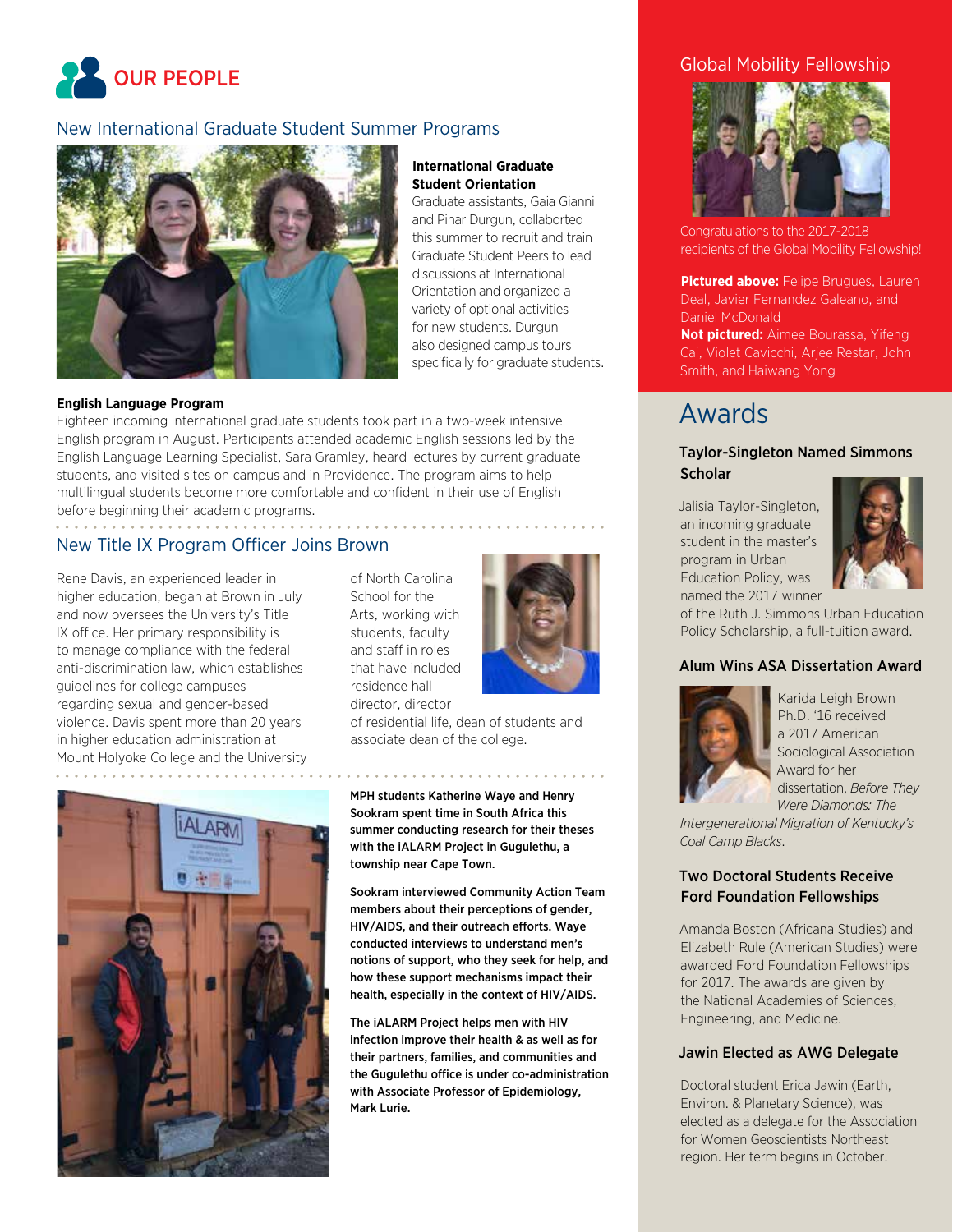

Brown University Graduate School Box 1867, 47 George Street Providence, RI 02912

Non-Profit Organization US Postage PAID Providence, RI Permit No. 202

# **www.brown.edu/gradschool**in

# **HIGHLIGHTS**

Dean's Reflection

Graduate Student Entrepreneurs

Family-Friendly Initiatives

Doctoral Advising Task Force

New Title IX Program Officer

Student Awards

# **RECENT INITIATIVES AT BROWN**

8 new research, teaching, or professional development programs for graduate students

5 new or expanded positions to serve graduate students

Expanded support for humanities and social science PhD students

No-cost dental insurance for eligible PhD students

Supportive new-parent policy for eligible students

Wernig Graduate Student Study Center

Expanded international orientation and outreach

Dedicated Commencement ceremony and awards for master's students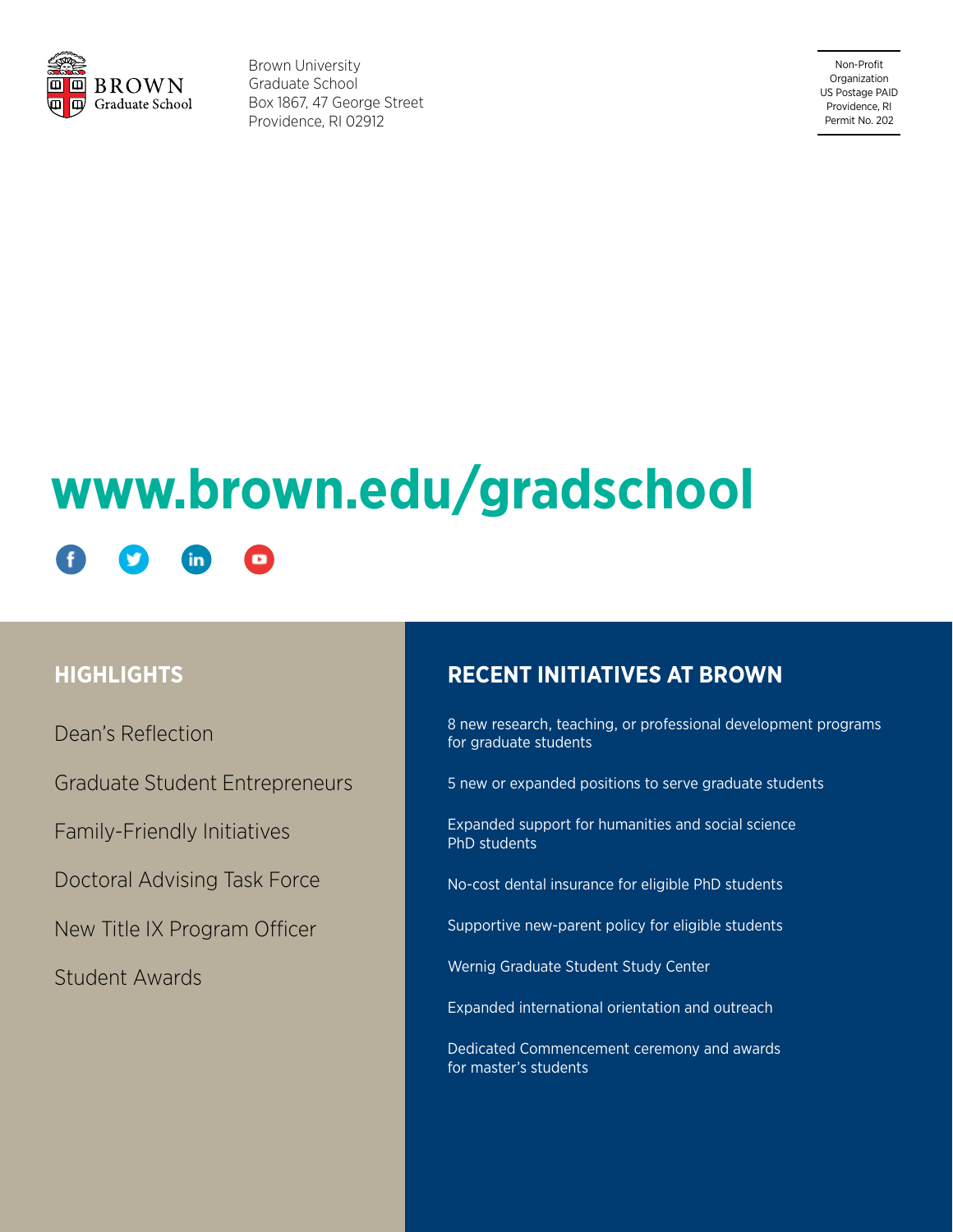# **BROWN GRADUATE SCHOOL NEWS**





Adam Nitensen, PhD candidate in Neuroscience and Arielle Nitensen Ph.D. '17 at Commencement with baby Ava.

# Graduate School Family Friendly Initatives

Two new initiatives launched in the 2016-2017 academic year have strengthened support for graduate students parents: a revised parental relief policy, which significantly expands support for new parents, and the Community Fellows program.

Since July 2016, over 20 graduate student parents have elected parental relief status. Arielle Nitenson Ph.D. '17 was one of the first cohort of students to elect parental relief. Designed to help graduate student parents balance parenting responsibilities with academic and professional pursuits, the new policy provides eligible doctoral students with a full semester or summer of relief from academic responsibilities for the birth or adoption of a child.

"I felt supported by the policy. Brown Graduate School understands there are other aspects to our lives just as important as our education," says Nitenson who begins a one-year position as Assistant Professor of Physiological Psychology at Rhode Island College this Fall.

The Graduate School piloted the Graduate Community Fellows program in Spring 2017 semester. Ten graduate student fellows were selected to lead initiatives aimed at strengthening the Brown graduate community and fostering a culture that respects and celebrates, inclusion, and equity.

Two community fellows, Kristin Stover and Lydia Kelow-Bennett, led family-friendly initiatives, including A Day at the Providence Children Museum and a Picnic at Lippitt Park. They were joined by fellows leading initiatives international community, master's community, health & wellness, and race & social justice. This fall, the Graduate School is looking to select a new cohort of Community Fellows.



# DEAN'S REFLECTION

June 30th concluded my first year as dean of the Graduate School. To the position of dean I have brought my own experiences as a graduate student and faculty member, and I have used these to think about your needs as students. Doing so has involved reflecting on "What has changed in graduate education at Brown and nationally?", "What has not changed, but should?" and "What changes we want to implement that add to the distinctiveness of your graduate experiences?". These questions have helped to establish a number of important goals that we have met this year.

One of the most informative experiences for me this past year was the opportunity to participate as a guest at the Ivy Plus Universities Graduate Student Council meeting held here at Brown, hosted by our Graduate Student Council (GSC). Graduate student leaders attended from Columbia, Cornell, Dartmouth, Harvard, UPenn, Princeton, and Yale, among other institutions. I was reminded of the extent to which Brown University graduate students are involved in important university decisionmaking processes: more so than at many other universities, our students have significant and impactful roles in shaping our campus. Our graduate students hold membership and voting rights on the University Resources Committee, responsible for